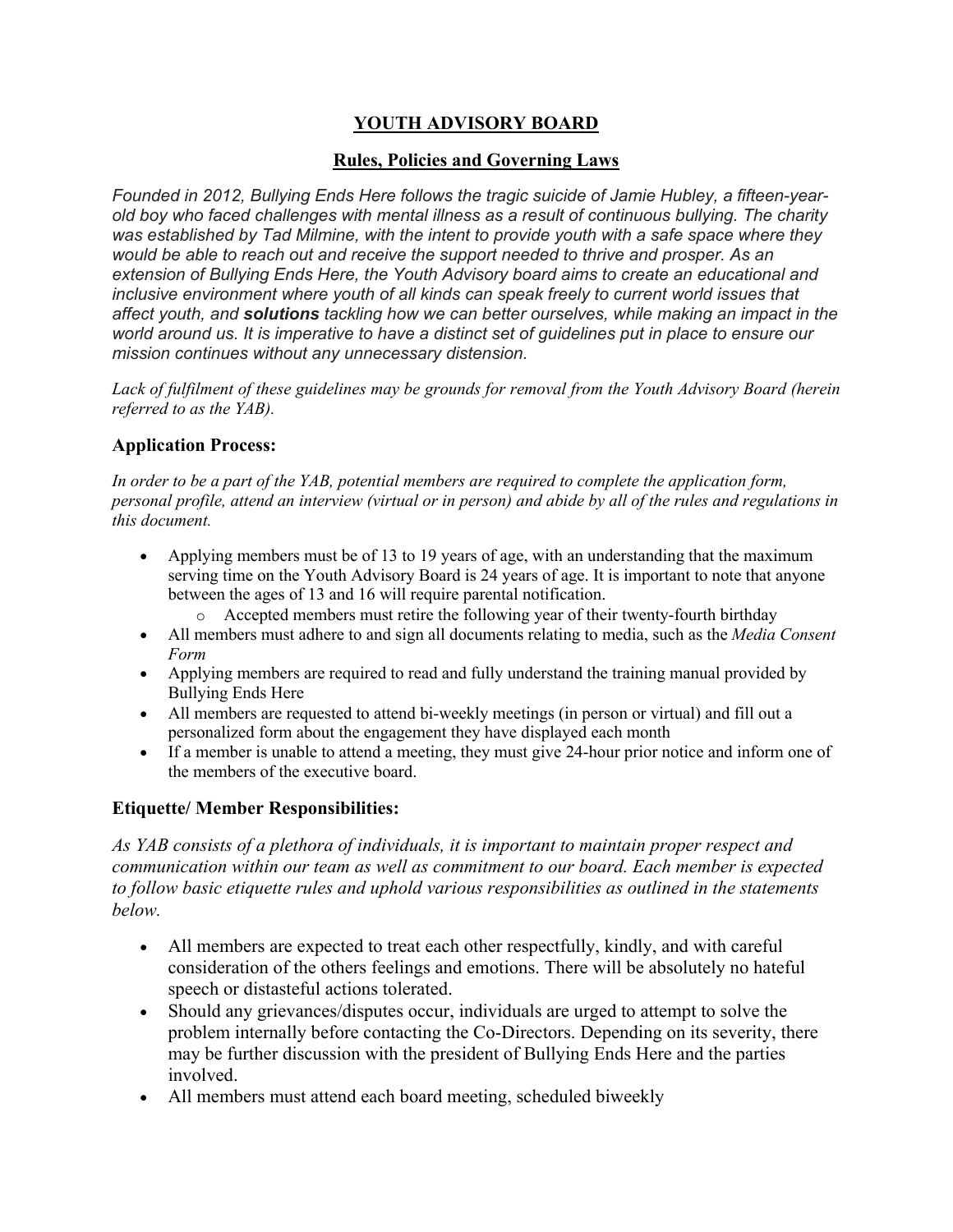- All members are allowed *two* unexcused absences per semester
	- o Meeting Semesters refer to:
		- August 1 January 30 of every given year
		- Feb 1 July 30 of every given year
- Excused absences will be handled on a case-by-case basis
- In the event of any problems
- All members will be required to undergo Mid-Semester and End-Of-Semester Reviews
	- o These will serve as the opportunity for members to showcase their work and what they have done for the charity
	- o Members who have not met the requirements/ have not benefited the charity may be dismissed from their position

### **Social Media:**

*A large part of the YAB revolves around our social media presence, alongside promotional content through social media. It is important to uphold our reputation online through strictly following the guidelines as outlined below.*

Social Media Accounts:

|          | Instagram:" bullyingendshere" |
|----------|-------------------------------|
| Twitter: |                               |

*Tiktok: \_\_\_\_\_\_\_*

- Posting Restrictions/ Inclusivity Guidelines
	- o All media requested to be posted must be approved by *one* Co-Director as well as the Media Manager prior to posting.
	- $\circ$  As our goal is to bring light to different issues relating to youth around the world, we find it important to acknowledge and celebrate major holidays on our public Instagram. When making such acknowledgements, make sure to do the following:
		- Be inclusive of all religions and faiths
			- Opt for general statements such as "Happy Holidays"
			- Take into account other cultural celebrations such as Eid
			- Reach out to either Co-Directors or the Media Manager if uncertain
		- As we are a registered charity in Canada, we are prevented from posting anything political or appearing to support any particular government party.
			- All posts relating to these matters **must** be well researched and thoroughly checked over by the Co-Directors, Media Manager, and Media Team.
	- o All desired posts must be sent to **both** the Co-Directors, as well as the Media Manager **at least** 24 hours prior to the requested posting date via the "YAB Contact Requests '' group chat in messenger.
	- o There will be a limit of *two posts per day* on the public Instagram account (excluding story posts). If posting conflicts occur, members/ teams should find an alternate form of communication to sort out the conflict and inform the "YAB Contact Requests" group chat with the final decision.
- Confidentiality/Privacy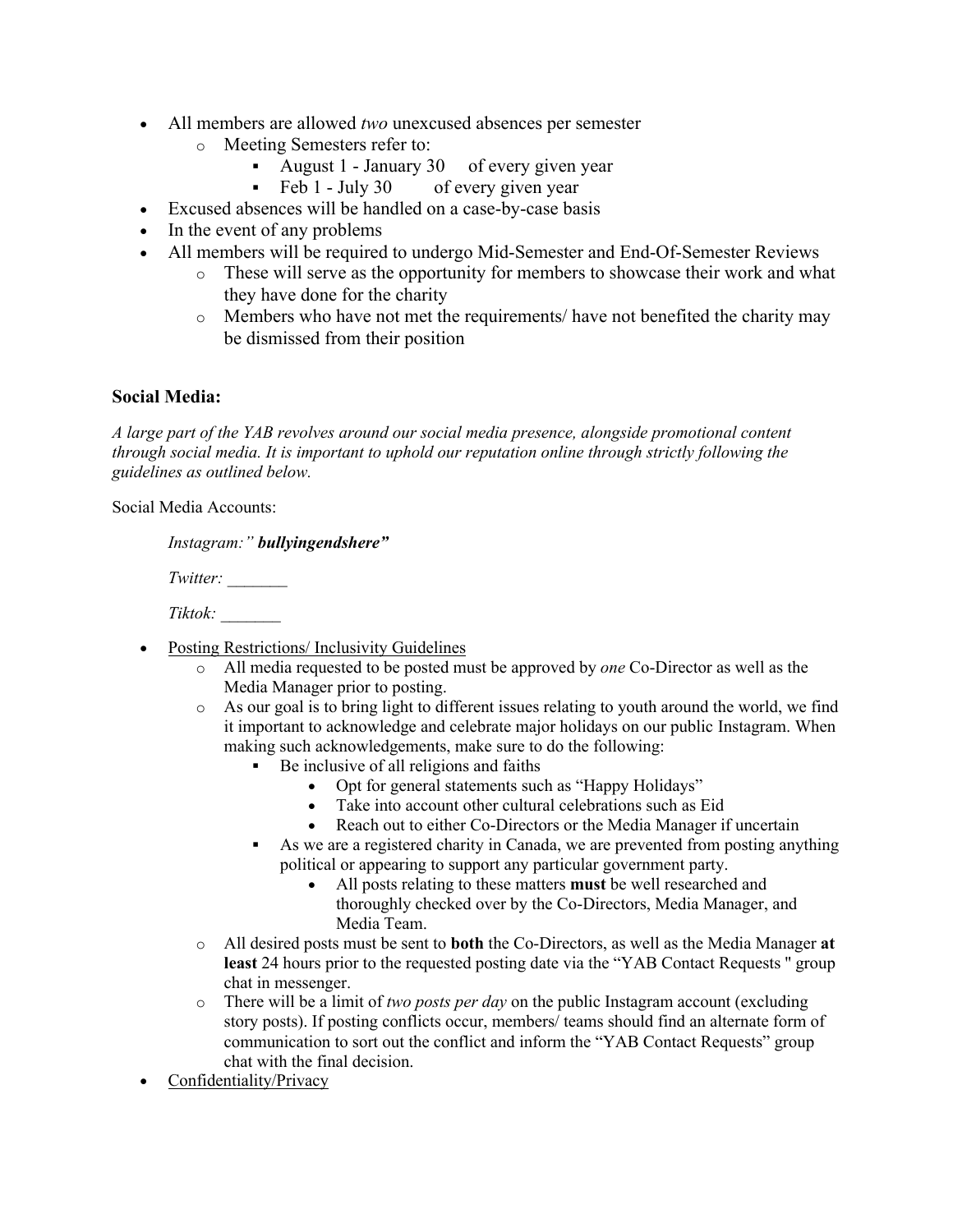- o Any comments with a member's address, or any other personal information that has not been made public should be removed if there is no explicit reason for posting the information. If anyone posts any photos of other students, they need to have permission from the student(s) in the picture.
- o Please only refer to other board members by their preferred first names and never tag anyone else without their consent. Privacy is VERY important to us.
- Relevancy to the Board
	- o No media posts of any kind should include promotional content *not related to the Youth Advisory Board or Bullying Ends Here.* All comments, pictures, videos, and story posts should be completely relevant to the board, or otherwise immediately removed. Direct messages to our Instagram account or any other social media platform should be relevant to our work/ concerns regarding the board and should not contain personal messages (for example: homework, relationships, etc...). An exception will be made for inclusive stories and posts regarding major holidays, to be determined by the posting restrictions.
- Messaging/ Group Chat Guidelines
	- o All messaging related to the work of the Youth Advisory Board should be conducted via Messenger through *three different channels* as follows:
		- § YAB General Channel
			- This group chat will be accessible to all members of the board, and will remain the main channel for communication regarding the work of the board
		- YAB Contact Requests
			- This group chat will be accessible to all members of the board and should be used strictly for the purpose of general requests to the executive team.
				- o E.g. If you or your team are looking to post something on the public Instagram account, this group chat will serve as your connection to the executive and media team
			- All messages to this channel should be of an inquiry to the executive team, or an executive response to a general member
				- If requesting a social media post, the message sent must include:
					- o The full, desired *post* in question (story, picture(s) or video)
					- o The full, desired *caption* to go with the post (if a story post, then caption should be incorporated into the picture or video that is desired to be posted; It should be one collective post that is to be put up on the story with little to no edits from the media team)
					- o The *exact time* you would like the post to be posted
		- YAB Executive Channel
			- This group chat will be accessible to the *executive team only,* and will serve as the primary communication channel for matters pertaining to the executive members
	- $\circ$  In all channels, spam messaging will not be tolerated, as all messages should be relevant to the work of the board.
- Additional Twitter Guidelines
	- o Posts on Twitter may include:
		- § Reposting and posting of well-researched, informative media posts relevant to youth
		- Informative tweets
- Personal Instagram and Association to BullyingEndsHere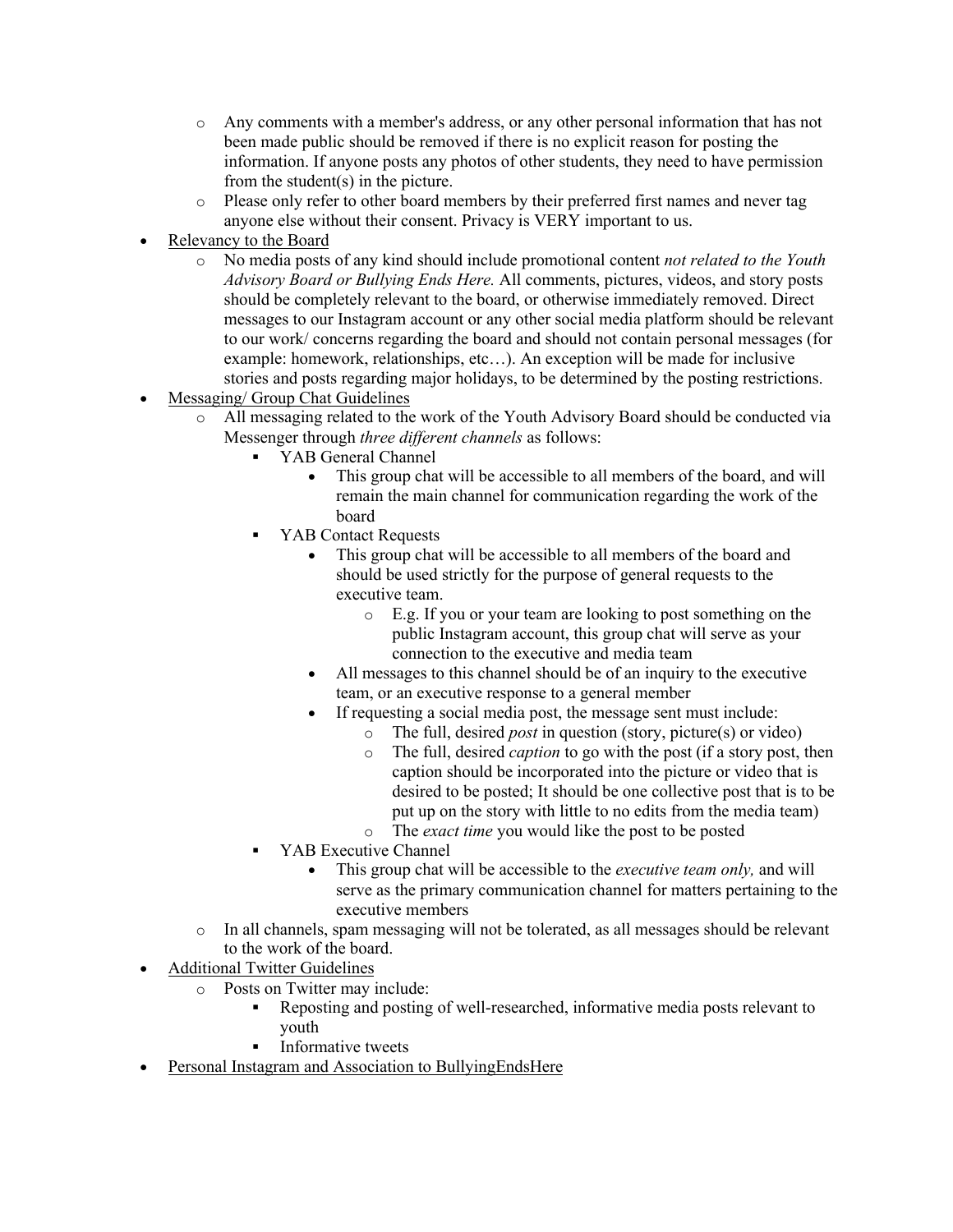- o As a member of the YAB, these social media expectations remain true for personal social media accounts that have any association to Bullying Ends Here or the Youth Advisory Board
	- § Publicly sharing membership in the charity, whether that may be through a caption or biography, is optional for all members. However, if one should choose to share this information, they must ensure that the content on their page is credible, non-hateful, informed, and well-intentioned as this will directly impact the appearance of the YAB and Bullying Ends Here
	- For members who choose not to share their position, it is still expected that their social media be appropriate and refrain from sharing anything that may go against the charity guidelines or mission statement<br>• Members will have complete freedom over
		- Members will have complete freedom over what they choose to post personally, but should remain conscientious of what they post as they may reflect on the charity unintentionally

## **Relationships and Personal Connections:**

*Working within the charity will require a significant degree of group collaboration, and exposure to numerous other youth—both members and non-members. If two parties were to meet and form a relationship while associated with Bullying Ends Here as active members, there will be no liability held to the charity for the creation or ending of the relationship, along with any actions that may take place during the duration of the relationship in question.*

- Personal Connections Policies
	- $\circ$  All executive members must take responsibility for their actions, and understand that the charity, or any subsection of the charity (ex. Youth Advisory Board), will not be held accountable for …
	- o All public displays of affection past a professional level will not be tolerated and may be grounds for permanent release from the charity, determined on a case-by-case basis by both active Co-Directors, alongside the President of Bullying Ends Here.

## **Executive Duty:**

*Within the Youth Advisory Board, there is an executive committee who are responsible for the continuity of the board. These select individuals will be required to complete additional tasks and will be given specific roles and accompanying responsibilities. In order to be an executive member, one must complete an additional application form, attend an interview, and be approved by the Co-Directors.*

- Executive policies
	- o All Executive members must attend an additional executive meeting once a week aside from the regular bi-weekly meeting.
	- o All Executive members are asked to attend a retreat once a year in the fall season, where they will be discussing any motions of possible amendments to the constitution or any related administrative documents.
	- o All roles of the executive members must coexist peacefully, working together to ensure the smooth running of the board. If any issues are to arise, they must make attempts to resolve the issue amongst themselves prior to discussing with the Co-Directors.
	- o It is important to note that executive members are not restricted to their roles and will help one another when asked.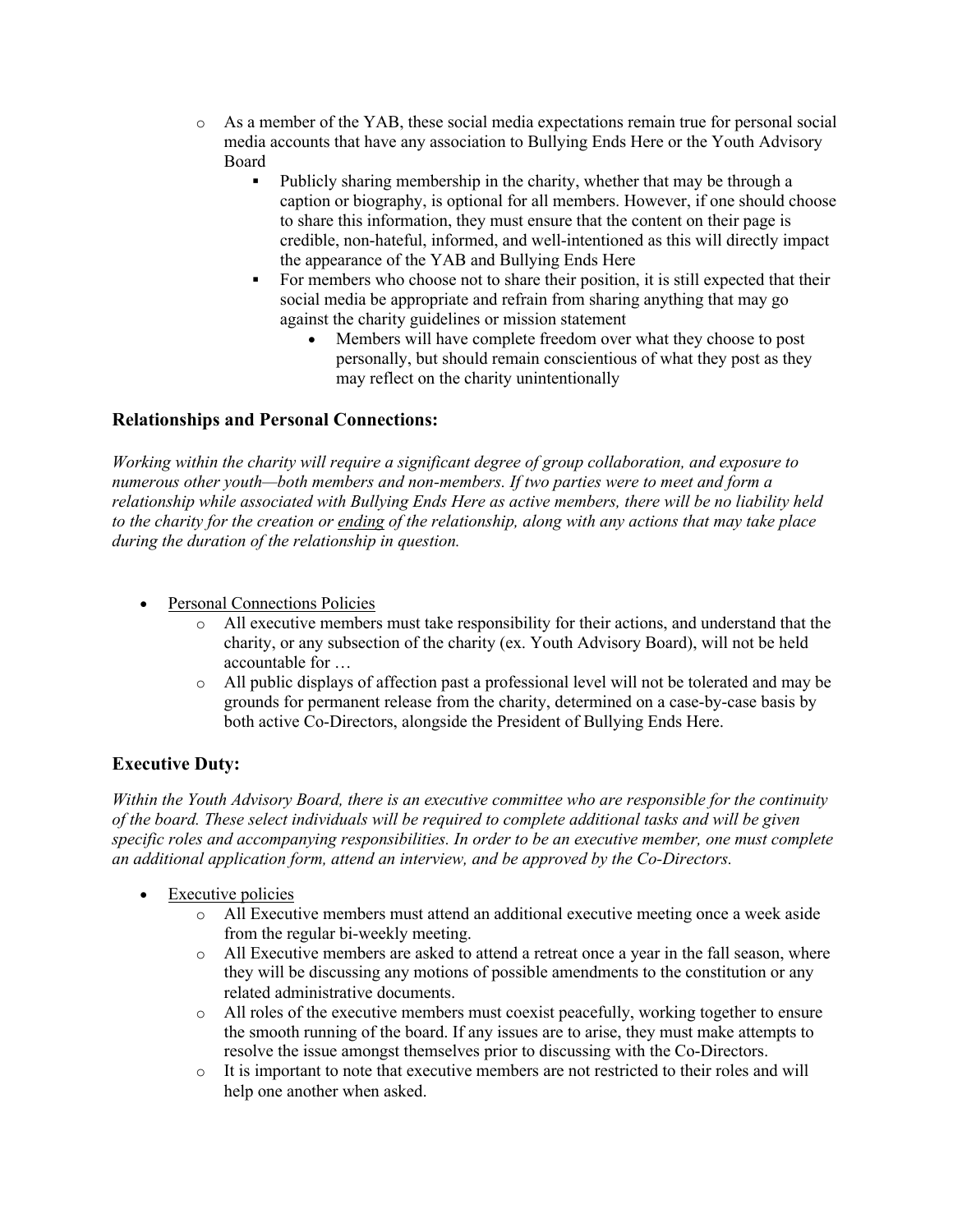o All executive members will be required to write a yearly document discussing their experience with their role and providing areas of improvement for the successive year.

### Roles and responsibilities

### • *Co-Director(s)*

- o Delegates tasks to executive members as well as providing them with assistance/clarification when asked.
- o Communicates with the Board of Directors, informing them of the actions of the Youth Advisory Board.
- o Ensures the smooth running of the club by helping to solve any areas of conflict between members or organizations and the well execution of initiatives.
- o Leads meetings, creates schedules and executive agendas, as well as monitors the administrative documents.
- o Partakes in and delivers presentations relating to the Youth Advisory Board.

#### • *Assistant Director(s)*

- o Manages the Youth Advisory Board email account, ensuring all mail is being respectively responded to.
- o Provides the Co-Directors with assistance in writing agendas and general tasks.
- o Takes note of details in meetings by writing minutes during executive meetings.
- o Ensures tasks are being completed and providing assistance when needed.

### • *Media Manager*

- o Monitors all social media accounts (twitter, Instagram, tiktok), solving any issues that may arise in the process.
- o Creates promotional content to post on all social media platforms.
- o Develops a posting schedule, ensuring the continued relevance of the Youth Advisory Board during the year.
- o Responsible for creating physical posters to be displayed around the city, actively promoting the events of the board to the public.

#### • *Treasurer*

- o Delegates a certain amount of money per initiative and keeps track of financial matters relating to each.
- o Budgets the income for the coming year accurately, taking into account the size of each initiative.
- o Keeps track of the money made from each fundraising event, handling all financial matters that follow.
- o Will work closely alongside the Events Organizer in planning and executing events.